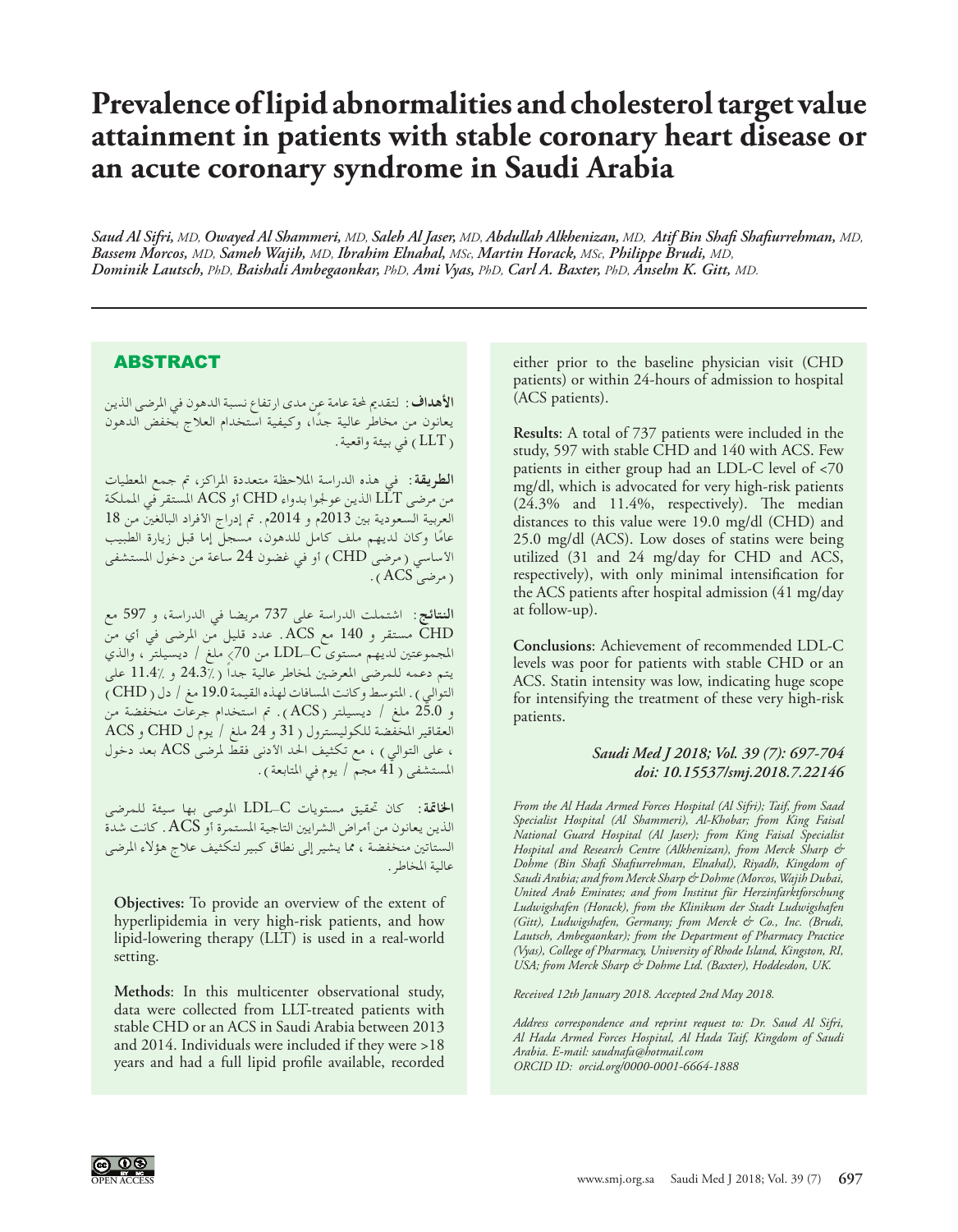It is well-established that patients with coronary heart<br>disease (CHD) are at very high risk for experiencing<br>an advance cardiomacular quant. Such risk can be  $\mathsf{T}$ t is well-established that patients with coronary heart an adverse cardiovascular event. Such risk can be reduced by careful management of associated risk factors, including hypertension, diabetes mellitus, and dyslipidemia[.1](#page-6-0)[,2](#page-6-1) Lipid abnormalities, such as high levels of low-density lipoprotein cholesterol (LDL-C) or triglycerides, and low levels of high-density lipoprotein cholesterol (HDL-C), are known to be highly prevalent in patients with CHD.[3](#page-6-2) Indeed, in a recent study of CHD patients in Saudi Arabia, 76.7% were found to have dyslipidemia[.4](#page-6-3) The benefits of reducing LDL-C levels in particular have been extensively studied in the context of decreasing the occurrence of cardiovascular events. Indeed, it has been shown that a reduction in LDL-C of approximately 39 mg/dl (1 mmol/l) could decrease the 5-year rate of major vascular events by approximately a fifth.

Evidence-based guidelines for the treatment of dyslipidemia from the European Society of Cardiology (ESC) and the European Atherosclerosis Society (EAS) advocate a target LDL-C level of <70 mg/dl (1.81 mmol/l) for patients at very high cardiovascular risk, such as those with established CHD.[5](#page-6-4) Lipidlowering therapies (LLTs) such as statins have been shown to effectively reduce levels of LDL-C; however, despite their widespread use, significant numbers of high risk CHD patients fail to achieve target levels. In the Middle Eastern cohort of the first Dyslipidemia International Study (DYSIS), only 30.5% of the statin-treated group at highest cardiovascular risk had an LDL-C level below 70 mg/dl.<sup>[6](#page-7-0)</sup> Results from the Arabian Gulf countries included in the Centralized pan-Middle East Survey on the Undertreatment of Hypercholesterolemia (CEPHEUS) showed 31.9% achievement of the same LDL-C target for the very high-risk patients being treated with LLT.[7](#page-7-1) The EUROASPIRE studies have demonstrated increasing

**Disclosure**. Gitt has received honoraria from Merck & Co., Inc., Kenilworth, NJ, USA for contribution to the DYSIS study. M. Horack reports that his institution received funding for recruitment and biostatistics for the DYSIS registry. A Vyas was a full time employee of Rutgers University which received funding from Merck & Co., Inc., Kenilworth, NJ USA at the time this work was conducted. (Dr. Vyas is currently employed by the University of Rhode Island). Atif Bin Shafi Shafiurrehman, S Wajih, B. Ambegaonkar, P. Brudi, D. Lautsch, and C. Baxter are employees of Merck & Co., Inc., Kenilworth, NJ USA or Merck Sharp & Dohme.

statin use in patients with CHD over the last decades; however, in their most recent analysis, only 19.5% of patients had an LDL-C level below 70 mg/dl.<sup>8</sup> In a single-center study in Saudi Arabia, few CHD patients had a recent lipid profile recorded in their medical notes, indicating poor monitoring of hyperlipidemia in these high-risk patients.<sup>9</sup>

In order to obtain details on the management of cholesterol in patients with CHD, and to evaluate current treatment practices, DYSIS II was initiated[.10](#page-7-4) This was a multinational, observational study investigating lipid abnormalities in patients with either stable CHD or presenting with an acute coronary syndrome (ACS). With the use of standardized methodology, the prevalence of lipid abnormalities, and predictors of LDL-C target attainment, was evaluated in patients from countries throughout the world. Here, we present the results collected in Saudi Arabia, providing an overview of the extent of hyperlipidemia in these very high-risk patients, and how LLT is used in a real-world setting.

**Methods.** Patients were enrolled at 4 centers within Saudi Arabia from December 2013 to October 2014. Individuals with either stable CHD or those admitted to the hospital with an ACS were included if they were over 18 years of age and had a full lipid profile available. Acute coronary syndrome was defined as an ST-segment elevation myocardial infarction (STEMI)/ left bundle branch block myocardial infarction (LBBB MI), non-ST-segment elevation myocardial infarction (NSTEMI), or unstable angina (UA) at the time of hospital admission. For patients with CHD, the lipid profile was obtained from the last blood test within the 12 months prior to the baseline physician visit; for patients with an ACS, the lipid profile was recorded within 24 hours of admission to the hospital. Patients were included in the present analysis if they had been receiving LLT for at least 3 months prior to the latest lipid test. Patients were excluded if they were participating in a clinical trial at the same time as the study, and for the ACS patients, if they died during the hospital stay. For CHD patients, data were collected at the baseline physician visit. For ACS patients, data were collected on admission to the hospital and at 4 months (±15 days) post-admission.

All included patients provided written informed consent. The study received ethical approval from the relevant national and regional committees at each participating center, and was carried out in accordance with the Declaration of Helsinki and its amendments.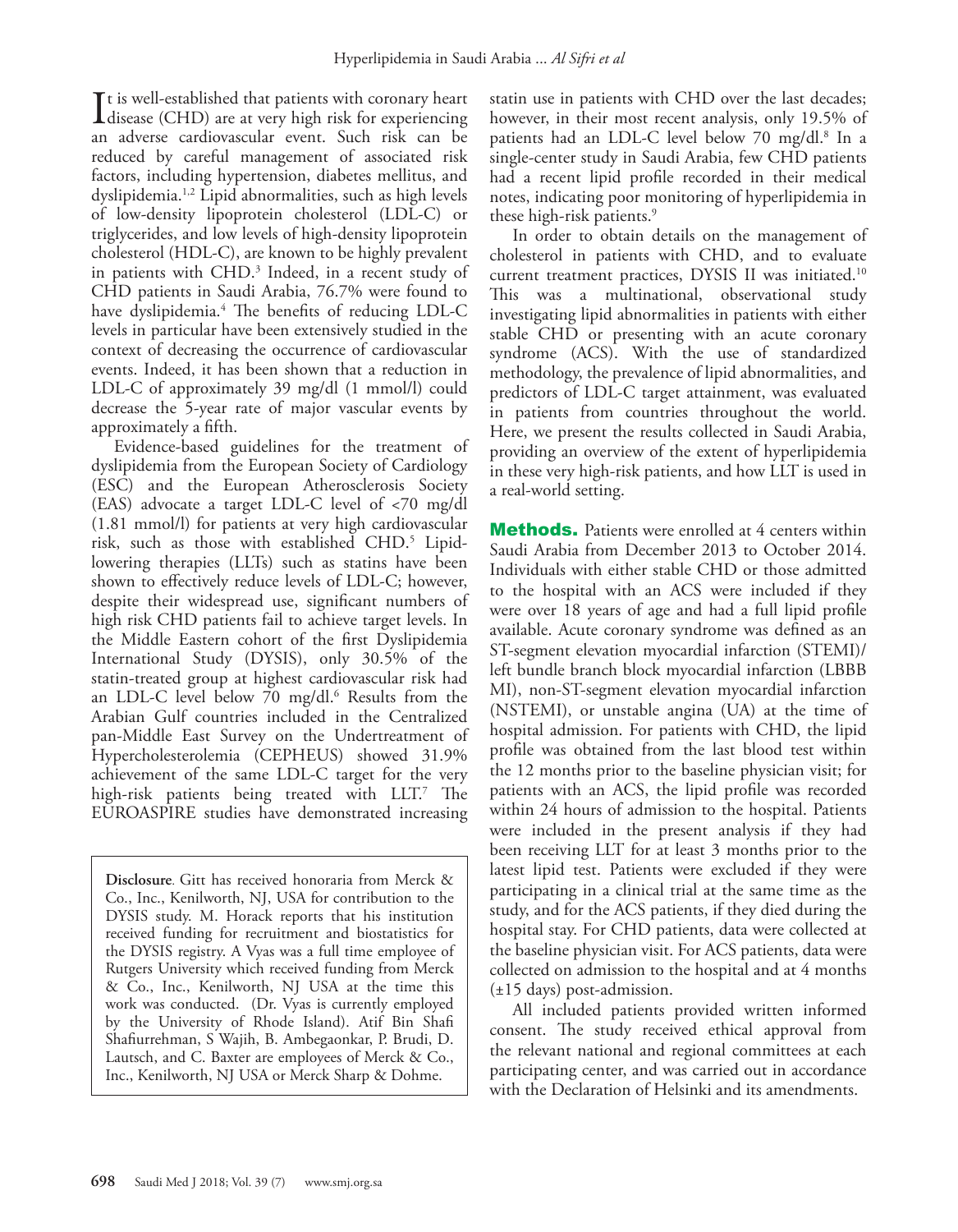Data were recorded on a standardized case report form (CRF) and later entered into a central web-based database maintained at the Institut für Herzinfarktforschung, Ludwigshafen, Germany.

Demographic and clinical variables were collected at baseline, including age, gender, and body mass index (BMI); presence of hypertension or type 2 diabetes mellitus; a sedentary lifestyle or smoking; a history of CHD, peripheral artery disease (PAD), chronic renal failure (CRF), or chronic kidney disease (CKD); a prior MI or stroke (ischemic or hemorrhagic); and any family history of CHD. Obesity was defined as BMI >30 kg/m². Diabetes was defined as current treatment for diabetes, a previous diagnosis of diabetes, or a fasting plasma glucose level of  $\geq$ 126 mg/dl. Hypertension was defined as current treatment, a previous diagnosis, or having blood pressure of >140/90 mm Hg. A sedentary lifestyle was defined as <20-30 minutes of walking on <3-4 days per week. Use of cardiovascular medications (beta-blockers, calcium channel blockers, diuretics, ACE inhibitors, antiplatelet agents) and laboratory values of HbA1c and blood glucose at admission were also documented. A full lipid profile, which included measurement of serum levels of total cholesterol (TC), LDL-C, HDL-C, non-HDL-C, and triglycerides was recorded at baseline. For the ACS patients, any further lipid profiles available from the follow-up period were also collected.

For ACS patients, pre-ACS cardiovascular risk status was determined according to the ESC/EAS guidelines, and targets for LDL-C for very high-risk patients were defined as <70 mg/dL, high-risk <100 mg/dL, moderate-risk <115 mg/dL, and low-risk <130 mg/dL.5 As shown in the guidelines, very high- and high-risk patient groups have clearly set target values based on comorbidity, while additional risk factors or markers such as obesity or high C-reactive protein (CRP) are taken into account for moderate and low cardiovascular risk. Low-density lipoprotein cholesterol goal attainment was judged based on lipid values at admission, reflecting the pre-admission lipid levels. The median distance to the LDL-C target was calculated for patients who had not attained this level on the date of the lipid profile.

Details of the LLT that each patient was being treated were documented. The following classes of LLT were assessed: statin monotherapy, non-statin monotherapy, statin plus ezetimibe, and statin plus other non-statin therapy (other non-statins included nicotinic acids, fibrates, omega-3 fatty acids, and other less common agents). The statins assessed were atorvastatin, fluvastatin, lovastatin, pravastatin, pitavastatin, rosuvastatin, and simvastatin. Atorvastatin dose equivalents were based

on clinical trial data regarding the LDL-C-lowering efficacy of various statins.

For ACS patients, at 4 months  $(\pm 15 \text{ days})$  postadmission, any lipid profiles obtained since hospital discharge were collected. The median distance to the LDL-C target was calculated for patients who had not attained the LDL-C target on the date of the lipid profile. Any occurrence of cardiovascular-related adverse events (rehospitalization, MI, stroke, percutaneous coronary intervention [PCI], or coronary artery bypass grafting [CABG]) during the follow-up period was recorded. These outcomes were not mutually exclusive.

*Statistics analysis.* Data are presented as means with standard deviations (SD), medians with interquartile ranges (IQR), or absolute values with percentages. Statistical significance was determined using the Chi-squared test or the Mann-Whitney-Wilcoxon test.

Multivariate logistic regression was conducted in order to identify any predictors of a patient having an LDL-C level below 70 mg/dl. The covariates were age, female gender, obesity, current smoking, sedentary lifestyle, stable angina, CKD, type 2 diabetes mellitus, history of congestive heart failure [CHF], hypertension, and statin dose [atorvastatin dose equivalent]).

Data were analyzed using SAS version 9.3 (Cary, NC, USA) and a *p*-value <0.05 was considered statistically significant.

**Results.** Five hundred and ninety-seven LLT-treated patients with stable CHD were recruited (**Table 1**). The mean age of these subjects was  $62.5$  ( $\pm$ 9.8) years and 79.2% were male. Obesity was recorded for 58.8% of the population. Other cardiovascular risk factors included current smoking (16.8%), a sedentary lifestyle (69.4%), and a family history of CHD (21.6%). Hypertension was highly prevalent, being found in 76.5% of patients. Greater than 50% stenosis was observed by coronary angiography for 45.4% of patients, and by cardiac computed tomography for 1.2%. A total of 39.5% of patients had previously undergone PCI, 20.9% had undergone CABG, and 7.2% had experienced an ACS >3 months prior to the physician visit.

One hundred and forty LLT-treated patients admitted to the hospital with an ACS were enrolled in the study (**Table 1**). The mean age of these subjects was 62.9 ( $\pm 8.6$ ) years and 77.1% were male. Obesity was recorded for 79.3% of the population. A high proportion (75%) reported a sedentary lifestyle, while current smoking (41.4%) and a family history of CHD (17.3%) were also common. The majority of patients had hypertension (74.3%), and many had type 2 diabetes mellitus (54.3%). The primary ACS diagnosis was STEMI for 65% of patients and a NSTEMI for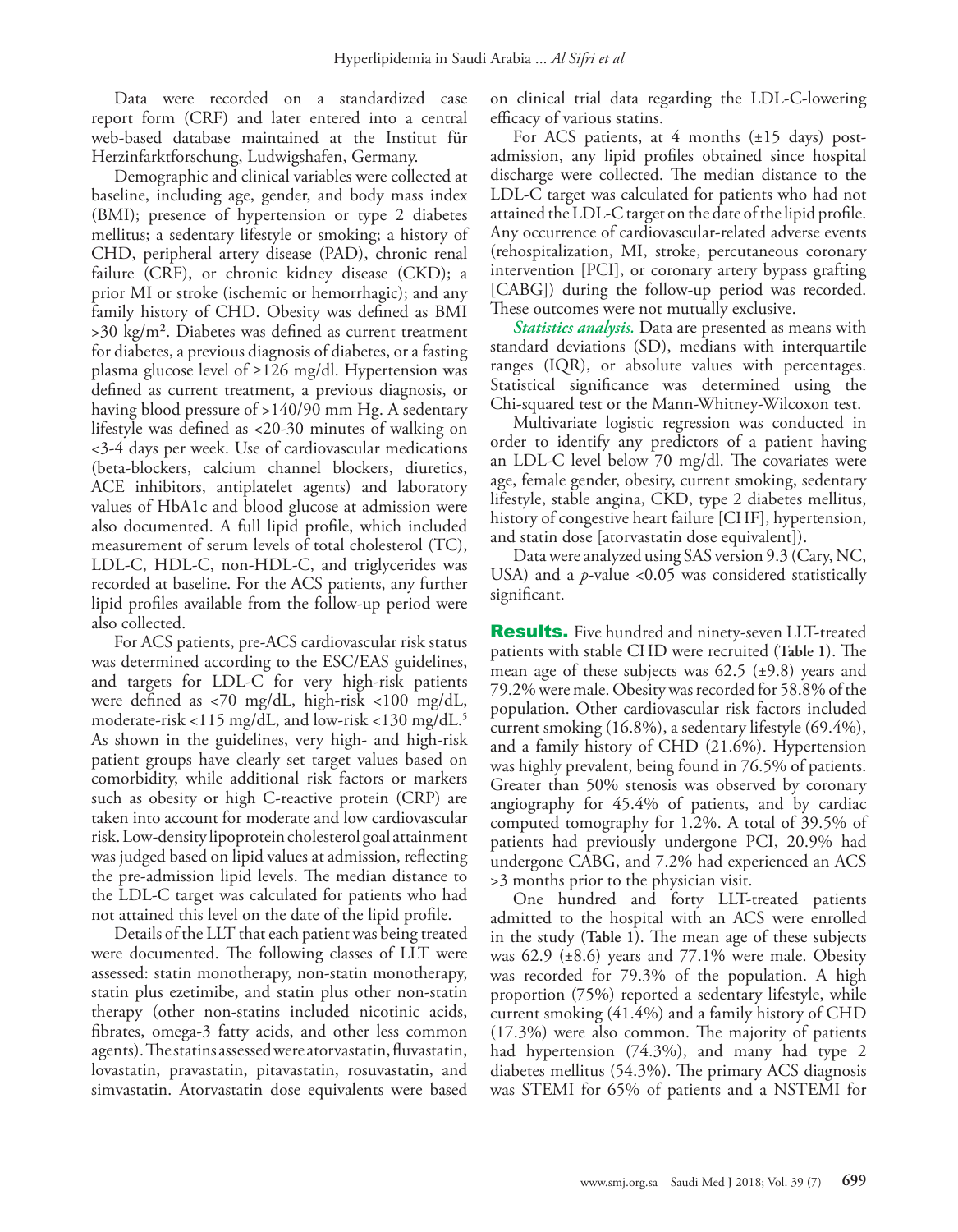16.4%. The remaining patients (18.6%) were diagnosed with UA.

*Lipid profile at time of latest lipid test.* For the CHD patients, the mean LDL-C level was  $84.2$  ( $\pm$ 23.9) mg/dl, with only 24.3% having a value below the ESC/EAS target of 70 mg/dl (**Table 2**).

Multivariate logistic regression identified type 2 diabetes mellitus as being predictive of achieving

Table 1 - Characteristics at baseline of 140 lipid-lowering therapiestreated patients admitted to the hospital with an ACS.

| Characteristics                | Stable CHD        | <b>ACS</b>        |
|--------------------------------|-------------------|-------------------|
|                                | $n=597$           | $n = 140$         |
| Age (years)                    | $62.5 \pm 9.8$    | $62.9 \pm 8.6$    |
| Male $(\% )$                   | 79.2 (473/597)    | 77.1 (108/140)    |
| $BMI$ (kg/m <sup>2</sup> )     | 30.9 (28.0, 33.4) | 33.1 (30.8, 35.3) |
| BMI > 30 kg/m <sup>2</sup> (%) | 58.8 (351/597)    | 79.3 (111/140)    |
| $SBP$ (mm $Hg$ )               | 130 (122, 135)    | 130 (126, 136)    |
| $DBP$ (mmHg)                   | 75 (68, 81)       | 78 (69, 82)       |
| CV risk factors (%)            |                   |                   |
| Current smoker                 | 16.8 (100/597)    | 41.4 (58/140)     |
| Sedentary lifestyle            | 69.4 (414/597)    | 75.0 (102/136)    |
| Family history of CHD          | 21.6 (123/569)    | 17.3 (23/133)     |
| Comorbidities (%)              |                   |                   |
| Type 2 diabetes mellitus       | 55.8 (333/597)    | 54.3 (76/140)     |
| Hypertension                   | 76.5 (457/597)    | 74.3 (104/140)    |
| <b>CKD</b>                     | 7.7 (46/597)      | 5.0(7/140)        |
| Prior stroke*                  | 4.3(25/576)       | 5.7(8/140)        |
| History of PAD                 | 3.9 (22/569)      | 7.9(11/140)       |

Data presented as mean ± standard deviation, median (interquartile range), or percentage (n/N). \*includes ischemic and hemorrhagic stroke. CHD - coronary heart disease, ACS - acute coronary syndrome, BMI - body mass index, SBP - systolic blood pressure, DBP - diastolic blood pressure, CV - cardiovascular, CKD - chronic kidney disease, PAD - peripheral artery disease.

an LDL-C level of <70 mg/dl (adjusted odds ratio (AOR): 1.81; 95% confidence interval (CI): 1.14-2.89;  $p=0.01$ ), while a sedentary lifestyle (AOR: 0.35; 95%) CI: 0.30-0.55, *p*<0.0001) lowered the likelihood of target value attainment (**Table 3**).

For the ACS patients, 11.1% (15/135) of those at very high risk and 50% (1/2) of those at high risk, but none of those at moderate risk (0/3), according to pre-ACS risk level, were at their respective LDL-C target at hospital admission. As per the ESC/EAS guidelines, all patients were classed as being at very high risk on admission, owing to their presentation with an ACS.<sup>5</sup> The mean LDL-C value for the ACS patients, measured within 24 hours of admission, was  $103$  ( $\pm$ 42.9) mg/dl (**Table 2**).

Only 11.4% of this population had an LDL-C level of <70 mg/dl. The median distance to this value was 25.0 (19.0, 50.0) mg/dl. The median HDL-C level was 35.0 (34.0, 43.0) mg/dl, the median non-HDL-C level was 162.0 (130.0, 184.5) mg/dl, the mean TC level was 198.5 (±61.0) mg/dl, and the median triglyceride level was 115.0 (106.0, 124.0) mg/dl. Multivariate logistic regression using data collected at hospital admission, found that an age equal or greater to 70 years was associated with an increased likelihood of having an LDL-C level of <70 mg/dl (AOR: 8.16; 95% CI 1.79-37.30; *p*=0.0068) (**Table 3**).

During the 4-month follow-up period, a lipid profile was collected for 21 of the patients. Of these, none had an LDL-C level of <70 mg/dl at admission and one (4.8%) had reached this target by the follow-up point.

*Lipid-lowering therapy.* Of the stable CHD patients, 84.3% were on statin monotherapy, while 14.6% were on a combination of a statin and ezetimibe, and 1% on a combination of a statin and other non-statin (**Table 4**). Atorvastatin was the most commonly

Table 2 - Baseline lipid profile of both cohort of ACS and CHD enrolled in hyperlipidemia in Saudi Arabia study.

| Lipid profile                                                                                                                                                                                                                                                                        | <b>CHD</b>           | <b>ACS</b>           |  |  |  |
|--------------------------------------------------------------------------------------------------------------------------------------------------------------------------------------------------------------------------------------------------------------------------------------|----------------------|----------------------|--|--|--|
|                                                                                                                                                                                                                                                                                      | $n=597$              | $n = 140$            |  |  |  |
| LDL-C (mg/dl); mean $\pm$ SD                                                                                                                                                                                                                                                         | $84.2 \pm 23.9$      | $103.0 \pm 42.9$     |  |  |  |
| HDL-C (mg/dl); median (IQR)                                                                                                                                                                                                                                                          | 35.0 (32.0, 42.0)    | 35.0 (34.0, 43.0)    |  |  |  |
| Non-HDL-C (mg/dl); median (IQR)                                                                                                                                                                                                                                                      | 127.0 (93.0, 166.0)  | 162.0(130.0, 184.5)  |  |  |  |
| TC (mg/dl); mean $\pm$ SD                                                                                                                                                                                                                                                            | $167.7 + 42.0$       | $198.5 \pm 61.0$     |  |  |  |
| Triglycerides (mg/dl); median (IQR)                                                                                                                                                                                                                                                  | 124.0 (105.0, 142.0) | 115.0 (106.0, 124.0) |  |  |  |
| LDL-C <70 mg/dl <sup>†</sup>                                                                                                                                                                                                                                                         | 24.3 (145/597)       | 11.4 (16/140)        |  |  |  |
| Distance to LDL-C <70 mg/dl $(mg/dl)^{\ddagger}$                                                                                                                                                                                                                                     | 19.0(7.0, 31.0)      | 25.0(19.0, 50.0)     |  |  |  |
| *CHD patients: last recorded lipid profile prior to physician visit, ACS patients: within 24 h of<br>admission for ACS event. <sup>†</sup> ECS/EAS guidelines for very high-risk patients. <sup>5‡</sup> For patients not at target.<br>LDL-C - low-density lipoprotein cholesterol, |                      |                      |  |  |  |

HDL-C - high-density lipoprotein cholesterol, TC - total cholesterol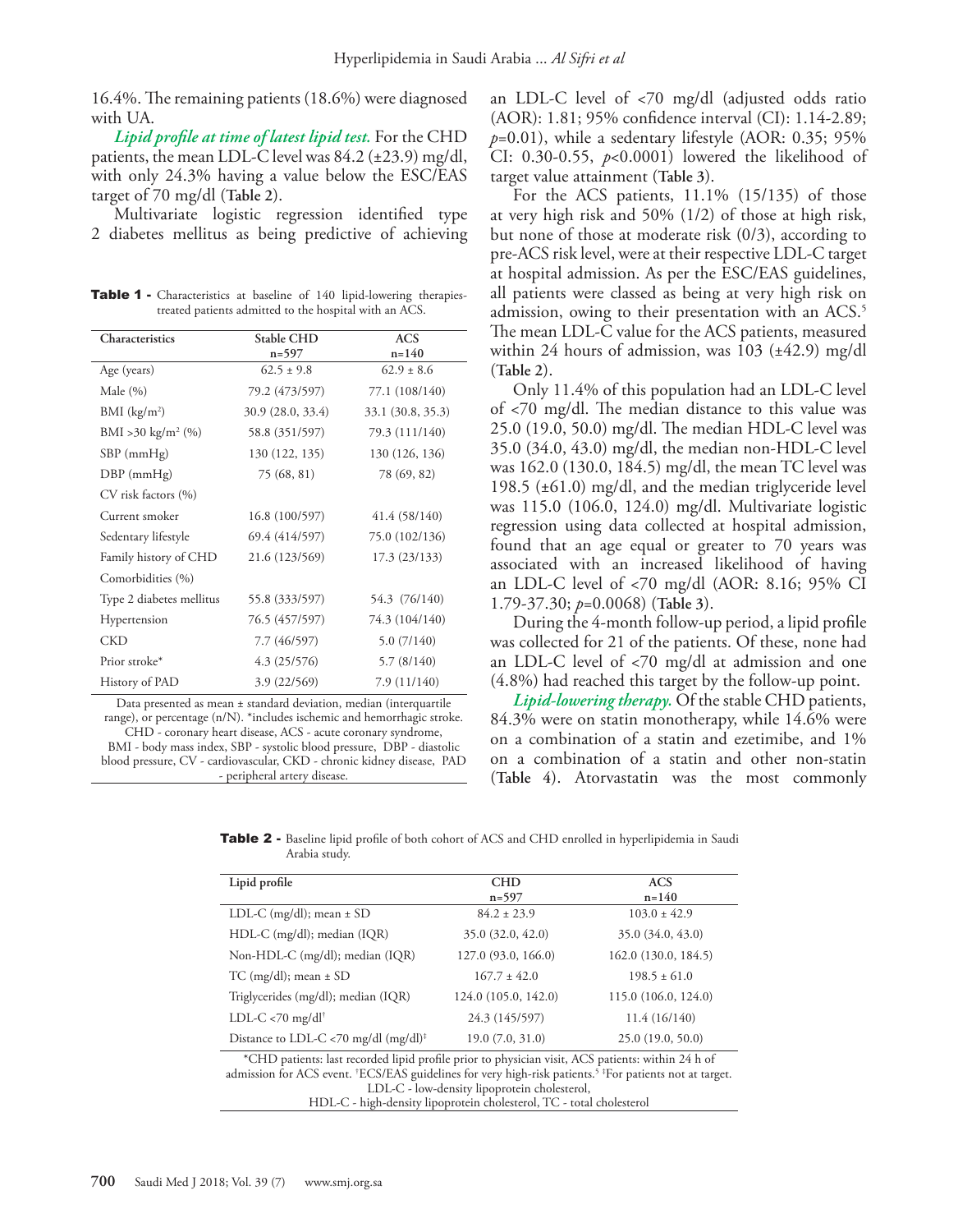Table 3 - Multiple logistic regression model for an LDL level of <70 mg/dl at baseline in both cohort of ACS and CHD enrolled in hyperlipidemia in Saudi Arabia study.

| Variable                                    | CHD patients        |            |                   |            |  | <b>ACS</b> patients |  |
|---------------------------------------------|---------------------|------------|-------------------|------------|--|---------------------|--|
|                                             | OR (95% CI)         | $P$ -value | OR (95% CI)       | $P$ -value |  |                     |  |
| Age $\geq 70$ years                         | $1.17(0.71-1.92)$   | 0.53       | 8.16 (1.79-37.30) | 0.0068     |  |                     |  |
| Female gender                               | $1.07(0.64-1.81)$   | 0.79       | $0.30(0.05-1.88)$ | 0.20       |  |                     |  |
| $BMI > 30 \text{ kg/m}^2$                   | $0.71(0.46-1.08)$   | 0.11       | $1.27(0.31-5.22)$ | 0.74       |  |                     |  |
| Current smoking                             | $0.82(0.42 - 1.57)$ | 0.54       | $0.85(0.20-3.50)$ | 0.82       |  |                     |  |
| Sedentary lifestyle                         | $0.35(0.30-0.55)$   | < 0.0001   | $0.27(0.07-1.07)$ | 0.0624     |  |                     |  |
| Stable angina                               | $0.986(0.55-1.76)$  | 0.96       | $0.65(0.11-3.94)$ | 0.64       |  |                     |  |
| Type 2 diabetes                             | $1.81(1.14-2.89)$   | 0.01       | $0.47(0.13-1.73)$ | 0.26       |  |                     |  |
| Hypertension                                | $0.70(0.44-1.13)$   | 0.14       | $0.65(0.18-2.34)$ | 0.51       |  |                     |  |
| Statin dose<br>(atorvastatin eq.<br>mg/day) | $1.01(0.998-1.02)$  | 0.11       | $1.01(0.97-1.06)$ | 0.60       |  |                     |  |

BMI - body mass index, the model includes all displayed variables, which were selected based on clinical relevance. LDL-C - low-density lipoprotein cholesterol, CHD - coronary heart disease, ACS - acute coronary syndrome, BMI - body mass index

| Hospital admission<br>$n = 140$<br>92.7 (139/140)<br>52.9 (74/140)<br>0.0(0/140)<br>0.0(0/140)<br>0.0(0/140)<br>0.7(1/140) | 4-month follow-up<br>$n=139$<br>100.0 (139/139)<br>90.6 (126/139)<br>0.0(0/139)<br>0.0(0/139)<br>0.0(0/139)<br>0.0(0/139) |
|----------------------------------------------------------------------------------------------------------------------------|---------------------------------------------------------------------------------------------------------------------------|
|                                                                                                                            |                                                                                                                           |
|                                                                                                                            |                                                                                                                           |
|                                                                                                                            |                                                                                                                           |
|                                                                                                                            |                                                                                                                           |
|                                                                                                                            |                                                                                                                           |
|                                                                                                                            |                                                                                                                           |
|                                                                                                                            |                                                                                                                           |
| 4.3(6/140)                                                                                                                 | 7.9 (11/139)                                                                                                              |
| 39.3 (55/140)                                                                                                              | 1.4(2/139)                                                                                                                |
| $24 \pm 13$ (n = 140)                                                                                                      | $41 \pm 15$ (n = 139)                                                                                                     |
| 84.3 (118/140)                                                                                                             | 60.4 (84/139)                                                                                                             |
| 0.7(1/140)                                                                                                                 | 0.0(0/139)                                                                                                                |
| 12.9(18/140)                                                                                                               | 38.8 (54/139)                                                                                                             |
|                                                                                                                            | 0.7(1/139)                                                                                                                |
|                                                                                                                            | 2.1(3/140)                                                                                                                |

Table 4 - Lipid-lowering therapy at baseline in both cohort of ACS and CHD enrolled in hyperlipidemia in Saudi Arabia study.

used statin (63.8%), followed by simvastatin (27%), and rosuvastatin (8.7%). When statin potency was normalized to Atorvastatin, the mean daily dosage was calculated to be  $31 \pm 18$  mg. Of the ACS patients, 84.3% were on statin monotherapy, 12.9% were on a combination of a statin and ezetimibe, and 2.1% on a combination of a statin and other non-statin. Atorvastatin was the most commonly used statin (52.9%), followed

by simvastatin (39.3%), and rosuvastatin (4.3%). The mean atorvastatin equivalent daily dosage was  $24 \pm 13$  mg. At the 4-month follow-up point, 60.4% of the ACS patients were on statin monotherapy, while 38.8% were on a combination of statin and ezetimibe. The prescription patterns of the different statins differed from baseline, with a higher proportion of patients receiving Atorvastatin (52.9% versus 90.6%) and a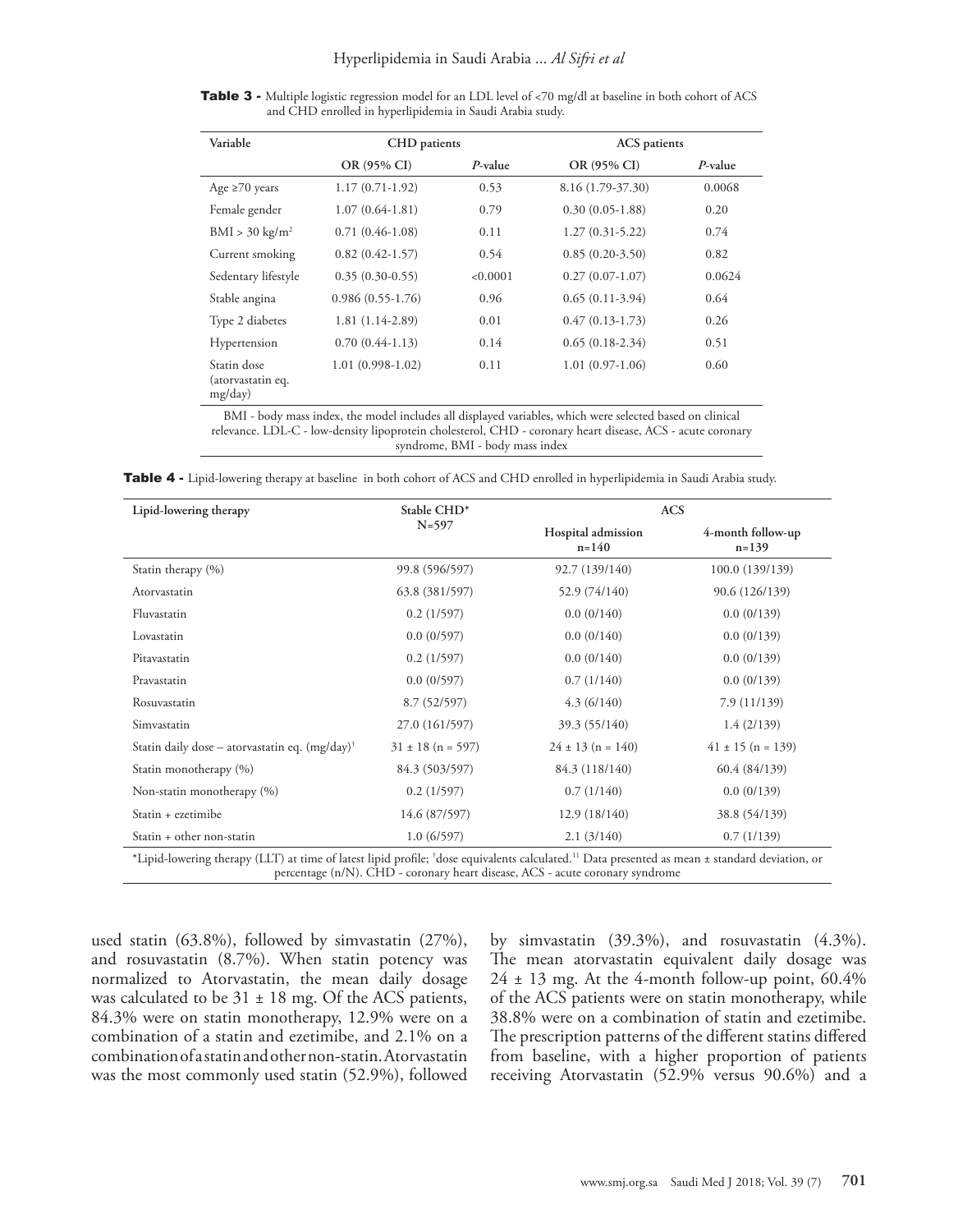lower proportion receiving simvastatin (39.3% versus 1.4%). The mean Atorvastatin equivalent daily statin dosage had increased from  $24 \pm 13$  mg at admission to  $41 \pm 15$  mg at 4 months.

*Events during follow-up for ACS patients.* None of the ACS patients died during the 4-month follow-up period. There was no occurrence of MI or stroke, and no patients underwent PCI or CABG. Only 2 of the patients that were treated with LLT prior to admission required rehospitalization. There was no increased untoward effects reported with the increase of the statin dose over time.

**Discussion.** Dyslipidemia International Study II was established in order to specifically address hyperlipidemia in patients with either stable CHD or ACS, and to evaluate their treatment. Patients from Saudi Arabia, a country with alarming prevalence of cardiovascular risk factors, attainment of an LDL-C level of <70 mg/dl was poor. Furthermore, for the patients admitted to the hospital because of an ACS, LLT intensification was inadequate.

As in the rest of the world, hyperlipidemia is becoming more prevalent in Saudi Arabia as the average age and income of the population increase.<sup>[12](#page-7-5)</sup> In DYSIS, it was shown that only 26.4% of Saudi patients classed as being at very high cardiovascular risk had an LDL-C level of  $\langle 70 \rangle$  mg/dl, despite being treated with statins.<sup>13</sup> A high level of under-treatment of these patients was indicated, a finding that was also reported for the Arabian Gulf cohort of CEPHEUS.[7](#page-7-1)

Comorbidities and cardiovascular risk factors were highly prevalent in both the patients with stable CHD and those admitted to the hospital for ACS. Obesity was extremely common, in particular for the ACS patients (79.3%). In comparison to the DYSIS II data for the Middle East and Africa region combined (Manuscript in preparation), almost 30% of the ACS patients from Saudi Arabia were classed as obese. This is in agreement with data presented by Yatsuya et al<sup>14</sup> where Saudi Arabia was shown to have one of the highest levels of overweight and obesity in the East Mediterranean region. A sedentary lifestyle was also common (69.4% and 75% of LLT-treated CHD and ACS patients, respectively), as was smoking (16.8% and 41.4%, respectively), suggesting that better patient education would be beneficial for improving these modifiable risk factors.15 Similar to previous studies in patients at high cardiovascular risk, hypertension and diabetes mellitus were noted for large proportions of patients.<sup>[4](#page-6-3),[7,](#page-7-1)[8](#page-7-2)</sup>

For the CHD patients, less than a quarter (24.3%) attained LDL-C <70 mg/dl, despite the finding of a

relatively low mean LDL-C value in comparison to the average values quoted in other studies.[4](#page-6-3)[,7](#page-7-1) Poor LDL-C target attainment was also reported for the very high risk LLT-treated patients in the Middle East cohort of DYSIS and the Arabian Gulf countries included in CEPHEUS, with 30.5% and 31.9% of these patients, respectively, achieving a level of  $\langle 70 \text{ mg/d} 1.67 \text{ We found}$  $\langle 70 \text{ mg/d} 1.67 \text{ We found}$  $\langle 70 \text{ mg/d} 1.67 \text{ We found}$ that the distance to target for those not at goal was quite small, indicating that even small reductions in LDL-C levels would greatly increase target attainment. This is corroborated by the high proportion of CHD patients (68%) achieving a level of <100 mg/dl in a previous study in Saudi Arabia.<sup>[9](#page-7-3)</sup> After multivariable analysis, the only factors that were found to be associated with an LDL-C level below 70 mg/dl were a sedentary lifestyle, which decreased the likelihood, and type 2 diabetes, which increased the likelihood. In CEPHEUS, Arafah et al7 also identified a history of diabetes as being predictive of target achievement. A potential explanation for this finding is that patients with diabetes may be more aware of the seriousness of their health situation and so might be more adherent to pharmacological therapy and lifestyle improvements. Furthermore, they would be likely to have greater contact with physicians (cardiologists and endocrinologists). Al Shammeri et al<sup>[9](#page-7-3)</sup> found that a high proportion of the stable CHD patients included in their study did not have a recent LDL-C level documented in their medical notes. It therefore appears that increased attention to lipid testing may have a positive effect on target attainment in CHD patients.

Low-density lipoprotein cholesteroltarget attainment according to pre-ACS risk level was extremely poor for the ACS patients, reaching just over 11% for those at very high risk. In contrast to the patients with stable CHD, the only factor included in the multivariable analysis that was found to be associated with ACS patients displaying an LDL-C level of <70 mg/dl at admission was an age of 70 years or above.

The low levels of target achievement suggest highly ineffective use of LLT in these very high risk patients. While all subjects were being treated with LLT, the mean atorvastatin equivalent daily dose was only 31 mg for the stable CHD patients and 24 mg for the ACS patients at admission. While the dosage by the 4-month follow-up point had increased to 41 mg for the ACS patients, this is still only a medium intensity. Nicholls et al<sup>[16](#page-7-6)</sup> reported significant coronary plaque regression when intensive Atorvastatin (80 mg/day) or rosuvastatin (40 mg/day) therapy was prescribed to patients with CHD.[16](#page-7-6) Furthermore, in the Pravastatin or Atorvastatin Evaluation and Intensive Therapy-Thrombolysis in Myocardial Infarction-22 (PROVE IT–TIMI 22),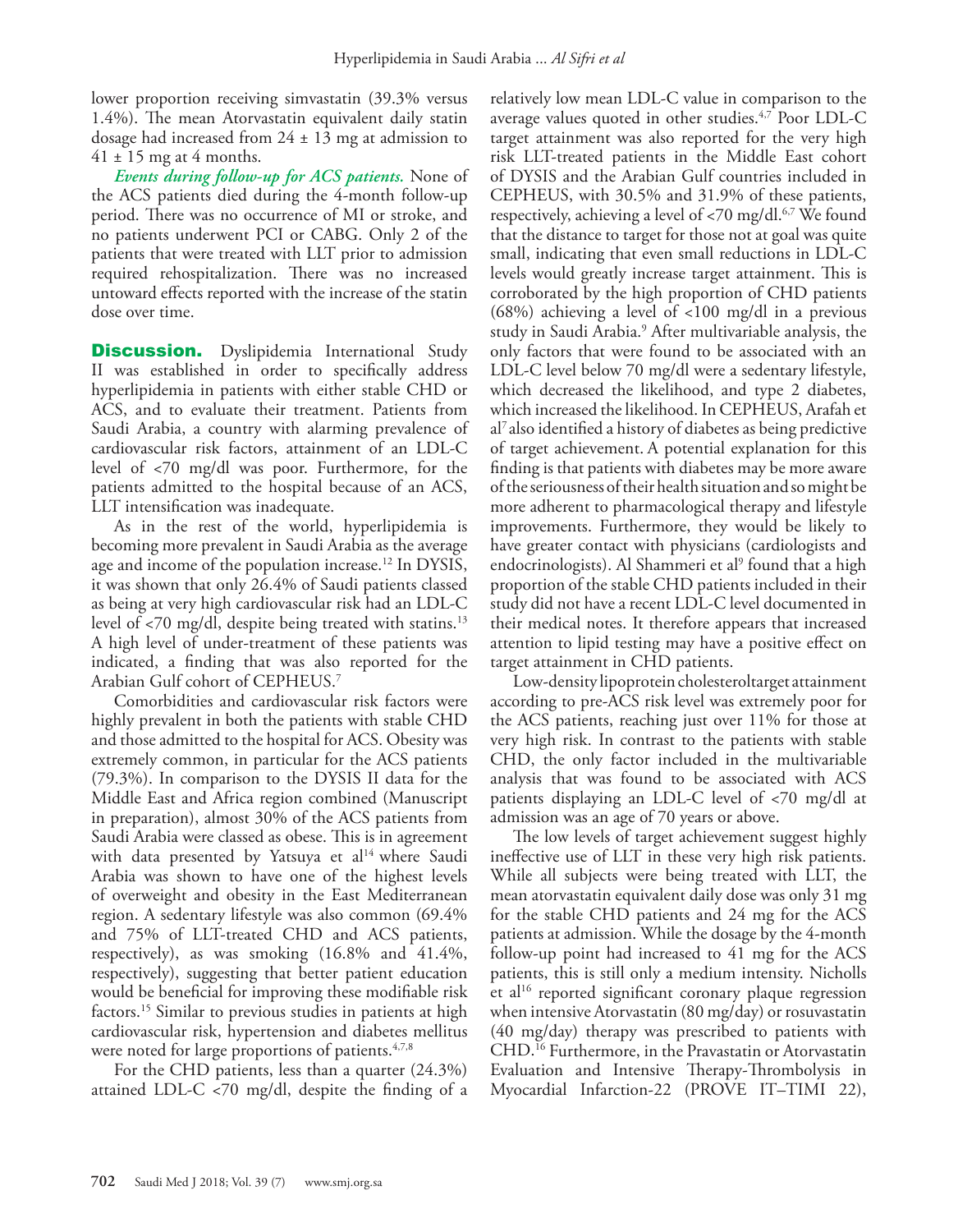patients with an ACS who were treated with intensive statin therapy were found to have a lower likelihood of death or a major cardiovascular event in comparison to the patients that received standard therapy.[17](#page-7-7) Similar advantages of intensive LLT were found in the GWTG database and the Translational Research Investigating Underlying Disparities in Acute Myocardial Infarction Patients' Health Status (TRIUMPH) study[.18](#page-7-8) A number of other trials have also demonstrated advantages in terms of lipid-lowering and occurrence of cardiovascular adverse events when more intensive statin treatment is prescribed.[19](#page-7-9) The majority of these studies utilized an Atorvastatin dose of 80 mg as the intensive arm, which highlights the low average doses used for the patients in the present analysis. In the Middle Eastern CEPHEUS patients, although exact normalized statin doses were not reported, the majority of patients were being treated with the equivalent of ≤30 mg of atorvastatin per day.<sup>7</sup> In DYSIS, which was carried out in 2011-2012, the most commonly prescribed statin dose for the very high risk patients in the Middle East countries was equivalent to 20 mg per day[.6](#page-7-0) The increase in statin dose from DYSIS to DYSIS II may indicate improvement in the way in which these drugs are used for managing LDL-C levels in CHD patients in Saudi Arabia; however, there is clearly room for treatment intensification, in particular for patients who have experienced an ACS.

The addition of a non-statin agent to statin monotherapy is an alternative method to intensify LLT for very high risk patients. In the Improved Reduction of Outcomes: Vytorin Efficacy International Trial (IMPROVE-IT), it was shown that, in patients that had suffered an ACS, LDL-C levels were reduced to a greater extent with the use of ezetimibe in combination with simvastatin (93.8 mg/dl to 53.7 mg/dl during the trial) than with simvastatin alone (93.8 mg/dl to 69.5 mg/dl during the study).[20](#page-7-10) The study also demonstrated a 2% lower rate of the primary endpoint (cardiovascular death, non-fatal MI, UA requiring hospitalization, coronary revascularization, or non-fatal stroke) achievement for the patients receiving combination therapy. In addition, increased plaque regression has been demonstrated for combination therapy (ezetimibe plus rosuvastatin) in comparison to statin monotherapy (rosuvastatin alone) in patients with CHD[.21,](#page-7-11)[22](#page-7-12) In the present study, ezetimibe use was relatively uncommon at baseline (14.5% and 12.9% for CHD and ACS patients, respectively); however, by the 4-month follow-up point, 38.8% of the ACS patients were being treated with this agent. Interestingly, this is much higher than the proportions of patients in other Middle Eastern countries that participated in DYSIS II (Manuscripts in preparation). Such evidence of treatment intensification

is promising, but there remains a discrepancy between optimal therapy and that used in the real-world.

One limitation to this analysis is the low number of ACS patients with a full lipid profile collected during the acute phase and the follow-up period. This prevents us from also establishing a true picture of the effects of changes that were made to the LLT after admission. Furthermore, no adverse cardiovascular events were recorded for the ACS patients during the relatively short follow-up period, and such events were not monitored in the patients with stable CHD. This prevents us from evaluating the associations between lipid levels, LLT, and long-term cardiovascular outcome.

In conclusions, despite the known benefits of achieving a low level of LDL-C, few patients had reached the recommended target for individuals with CHD. While all patients were being treated with LLT prior to enrolment in the study, the mean daily dosage was low. Treatment was intensified for the patients who were admitted to hospital owing to an ACS; however, the statin dosages remained low. The data indicate that there is a huge scope for improving the treatment of hyperlipidemia in high-risk patients in Saudi Arabia.

Acknowledgment. *Authors would like to acknowledge the following DYSIS II investigators from Saudi Arabia: Saleem Al Suwaidan and Mohammed Al Hag (King Faisal National Guard Hospital, Riyadh); Mohammed B. Jajah, Innam ul Haq, and Mohammed M. Ali Haj (Al Hada Military Hospital, Taif); Abdallah M. Abu ElSukar and Pardip Nair (Saad Specialist Hospital, Khobar); and Aneela Hussain, Mohamed Shafiq, and Hussam Jnaid (King Faisal Specialist Hospital and Research Centre, Riyadh). We would like to acknowledge Katherine Smith (IPPMed, Cloppenburg, Germany) for English language editing.*

## References

- <span id="page-6-0"></span> 1. [Anderson TJ, Gregoire J, Hegele RA, Couture P, Mancini](doi: 10.1016/j.cjca.2012.11.032.) [GB, McPherson R, et al. 2012 update of the Canadian](doi: 10.1016/j.cjca.2012.11.032.) [Cardiovascular Society guidelines for the diagnosis and](doi: 10.1016/j.cjca.2012.11.032.) [treatment of dyslipidemia for the prevention of cardiovascular](doi: 10.1016/j.cjca.2012.11.032.) disease in the adult. *Can J Cardiol* [2013; 29: 151-167.](doi: 10.1016/j.cjca.2012.11.032.)
- <span id="page-6-1"></span> 2. [Naito R, Kasai T. Coronary artery disease in type 2 diabetes](https://doi.org/10.4330/wjc.v7.i3.119) [mellitus: Recent treatment strategies and future perspectives.](https://doi.org/10.4330/wjc.v7.i3.119) *World J Cardiol* [2015; 7: 119-124.](https://doi.org/10.4330/wjc.v7.i3.119)
- <span id="page-6-2"></span> 3. [Catapano AL, Ference BA. IMPROVE-IT and genetics reaffirm](https://doi.org/10.1016/j.atherosclerosis.2015.06.008) [the causal role of LDL in Cardiovascular Disease.](https://doi.org/10.1016/j.atherosclerosis.2015.06.008) *Atherosclerosis* [2015; 241: 498-501.](https://doi.org/10.1016/j.atherosclerosis.2015.06.008)
- <span id="page-6-3"></span> 4. [Al-Shehri AM. Prevalence and pattern of lipid disorders in](https://doi.org/10.4103/2230-8229.142970) [Saudi patients with angiographically documented coronary](https://doi.org/10.4103/2230-8229.142970) artery disease. *[J Family Community Med](https://doi.org/10.4103/2230-8229.142970)* 2014; 21: 166-169.
- <span id="page-6-4"></span> 5. [European Association for Cardiovascular Prevention &](https://doi.org/10.1093/eurheartj/ehr158) [Rehabilitation, Reiner Z, Catapano AL, De Backer G, Graham](https://doi.org/10.1093/eurheartj/ehr158) [I, Taskinen MR, et al. ESC/EAS Guidelines for the management](https://doi.org/10.1093/eurheartj/ehr158) [of dyslipidaemias: the Task Force for the management of](https://doi.org/10.1093/eurheartj/ehr158) [dyslipidaemias of the European Society of Cardiology \(ESC\)](https://doi.org/10.1093/eurheartj/ehr158) [and the European Atherosclerosis Society \(EAS\).](https://doi.org/10.1093/eurheartj/ehr158) *Eur Heart J* [2011; 32: 1769-1818.](https://doi.org/10.1093/eurheartj/ehr158)